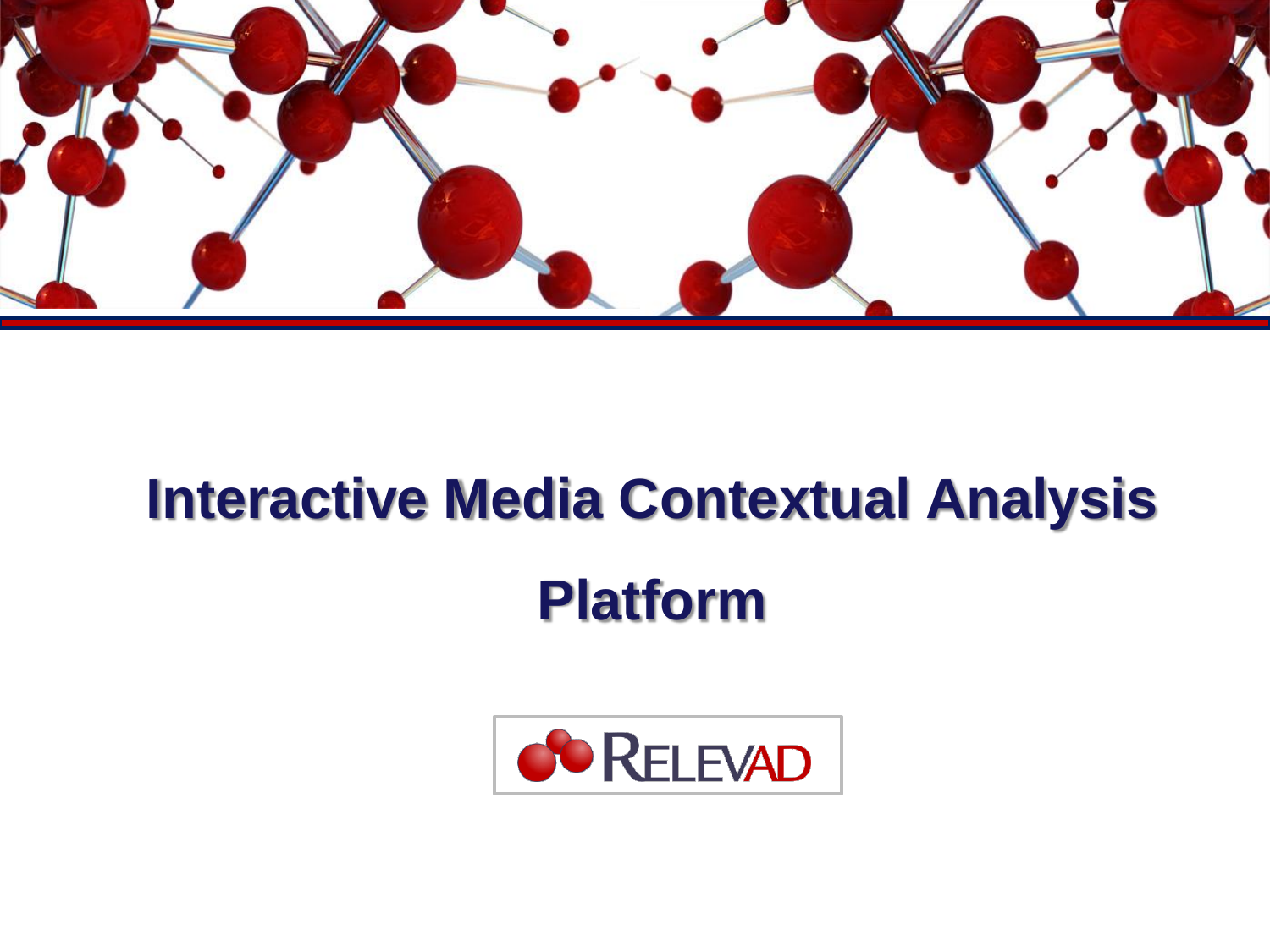## **The Problem We Are Addressing**



- Accurate and reliable media content extraction;
- Media content analysis, classification, and summarization;
- Relevant contextual recommendations;
- Relevant ad placement.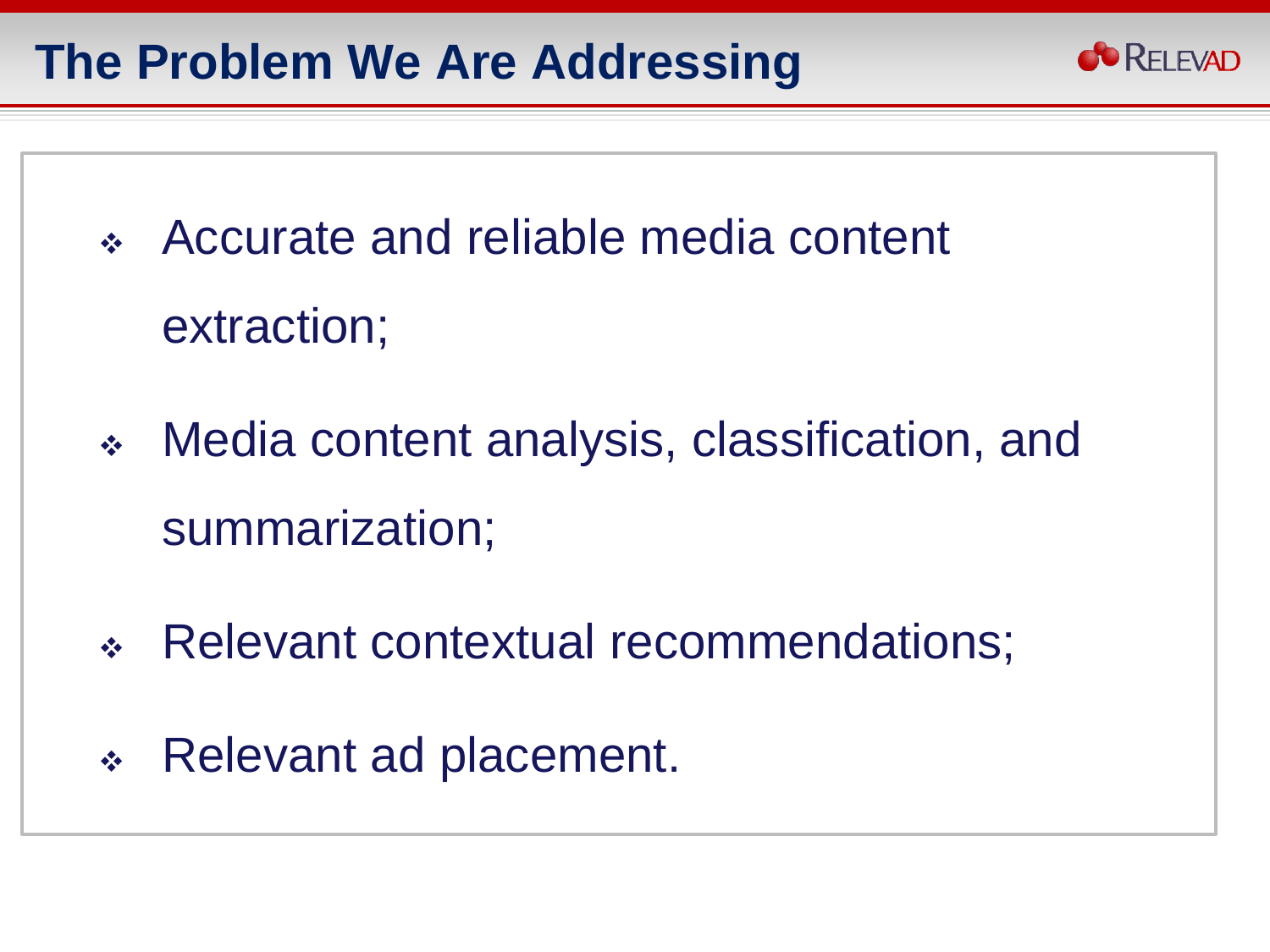

#### Build a platform that:

- discovers media content;
- extracts semantic layer of data;
- **Example 2 creates uniform semantic** content representation.

Content discovery and semantic data extraction is a challenging task:

Modern websites and mobile application are using a mix of video, image, sound, and textual content.

They include numerous advertisements of different natures: video ads, image ads, in-text ads, pop-up banners, natural ads, in-app ads, and product placements.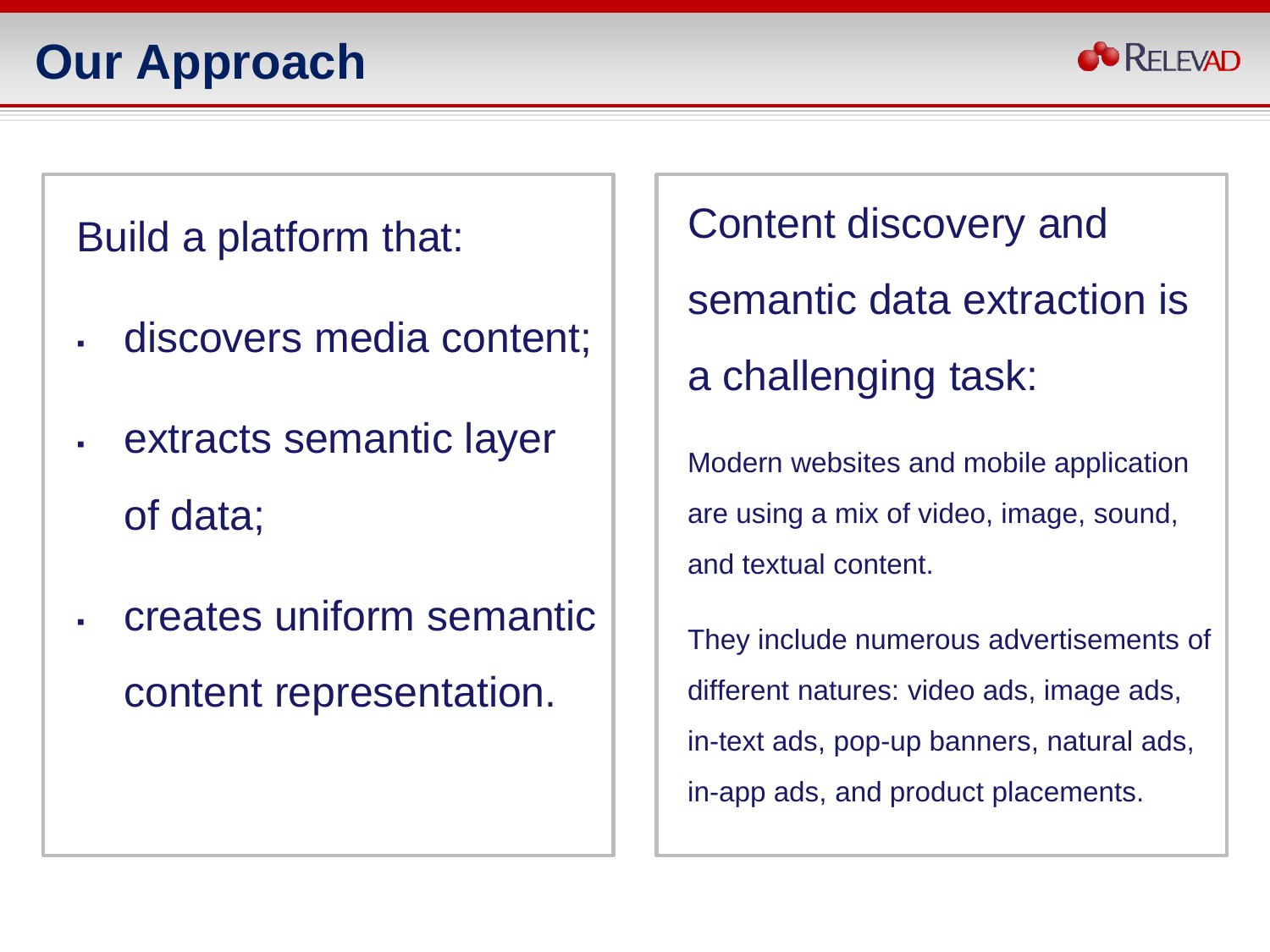

**RELETON -** the interactive media contextual analysis platform

- Discovers media content in webpages and extracts its semantic information;
- Provides, as a service, transcription (video, audio), keyword extraction, categorization, summarization, sentiment analysis, and objectional content detection;
- Integrated and custom services: ad matching, recommendations, targeted motivations.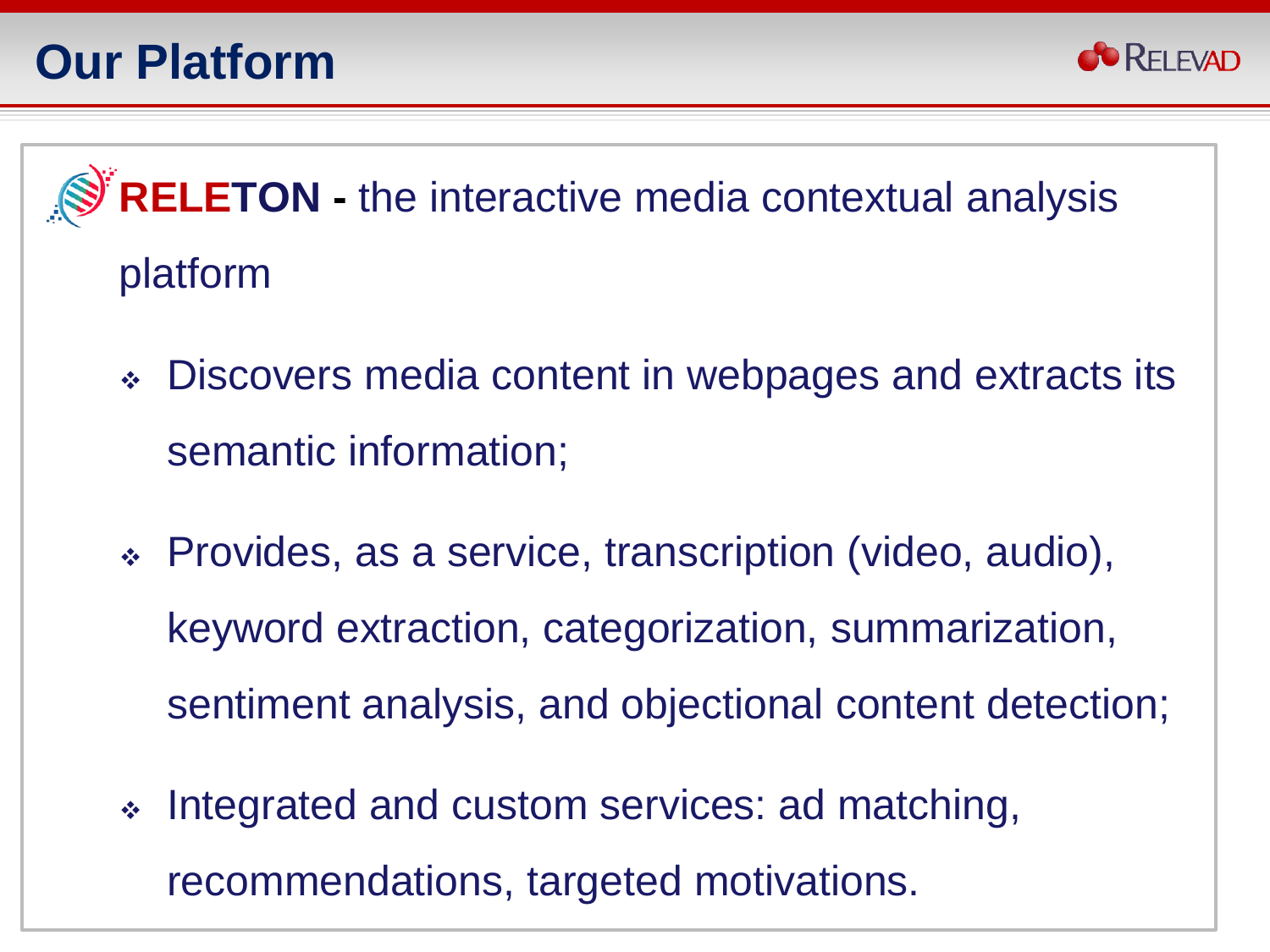

**RELETON** consists of the following components:

- <sup>o</sup> **Content Discovery Engine.** Scrapes webpages, discovers media content;
- <sup>o</sup> **Semantic Layer Engine.** Extracts semantic layers from discovered media sources.
- <sup>o</sup> **Semantic Content Representation Engine.** Builds uniform semantic content representation.
- <sup>o</sup> **Metrization Engine. C**omputes similarity distance between semantic contents.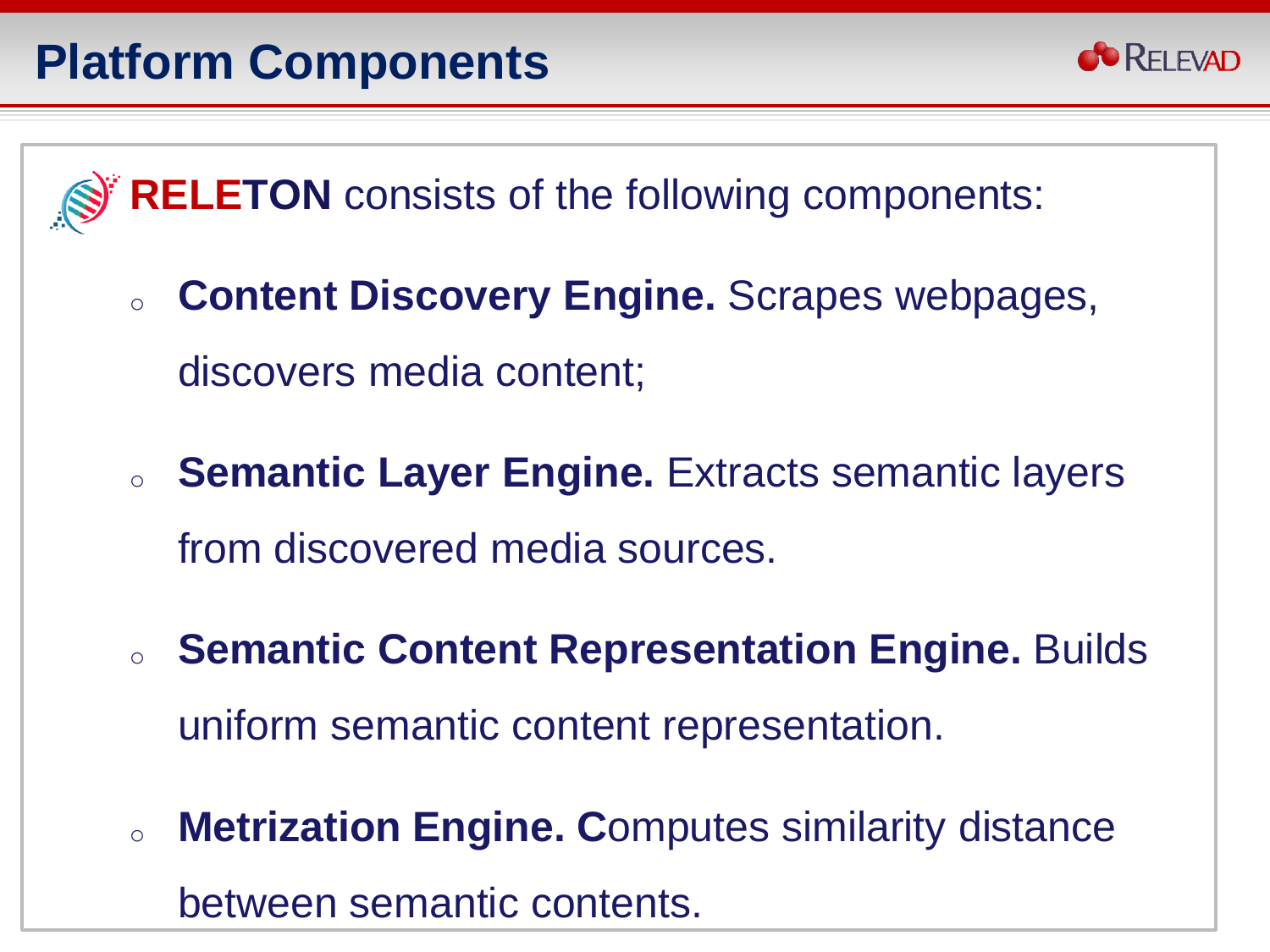

- Media content discovery,
- Content semantic representation (keywords, categorization, sentiments, alerts)
- Content metrization;
- Creation and support of basic services;
- Integration of basic services into a custom solution;
- Interactive platform pipeline optimization;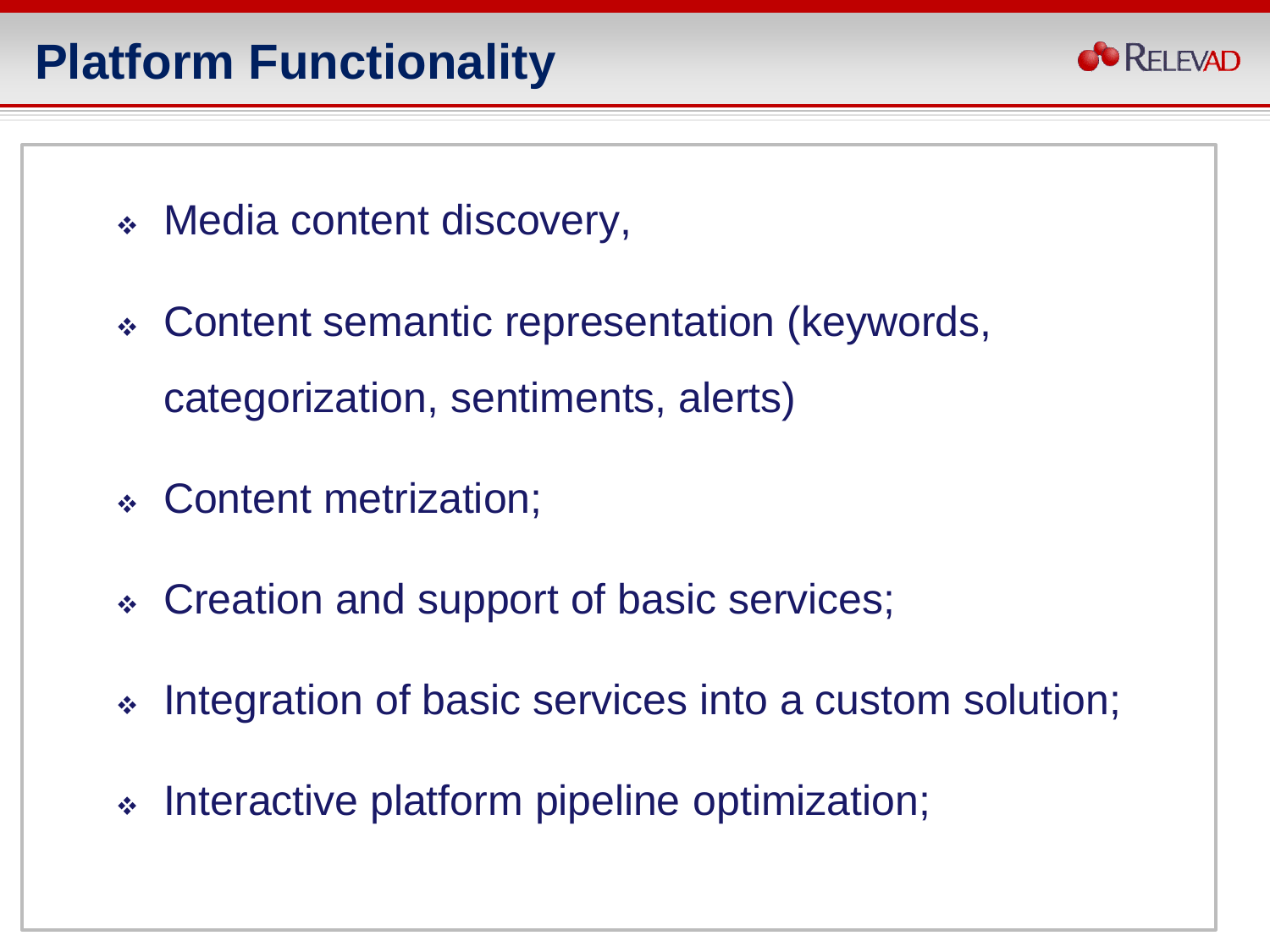## **How The Platform Works**



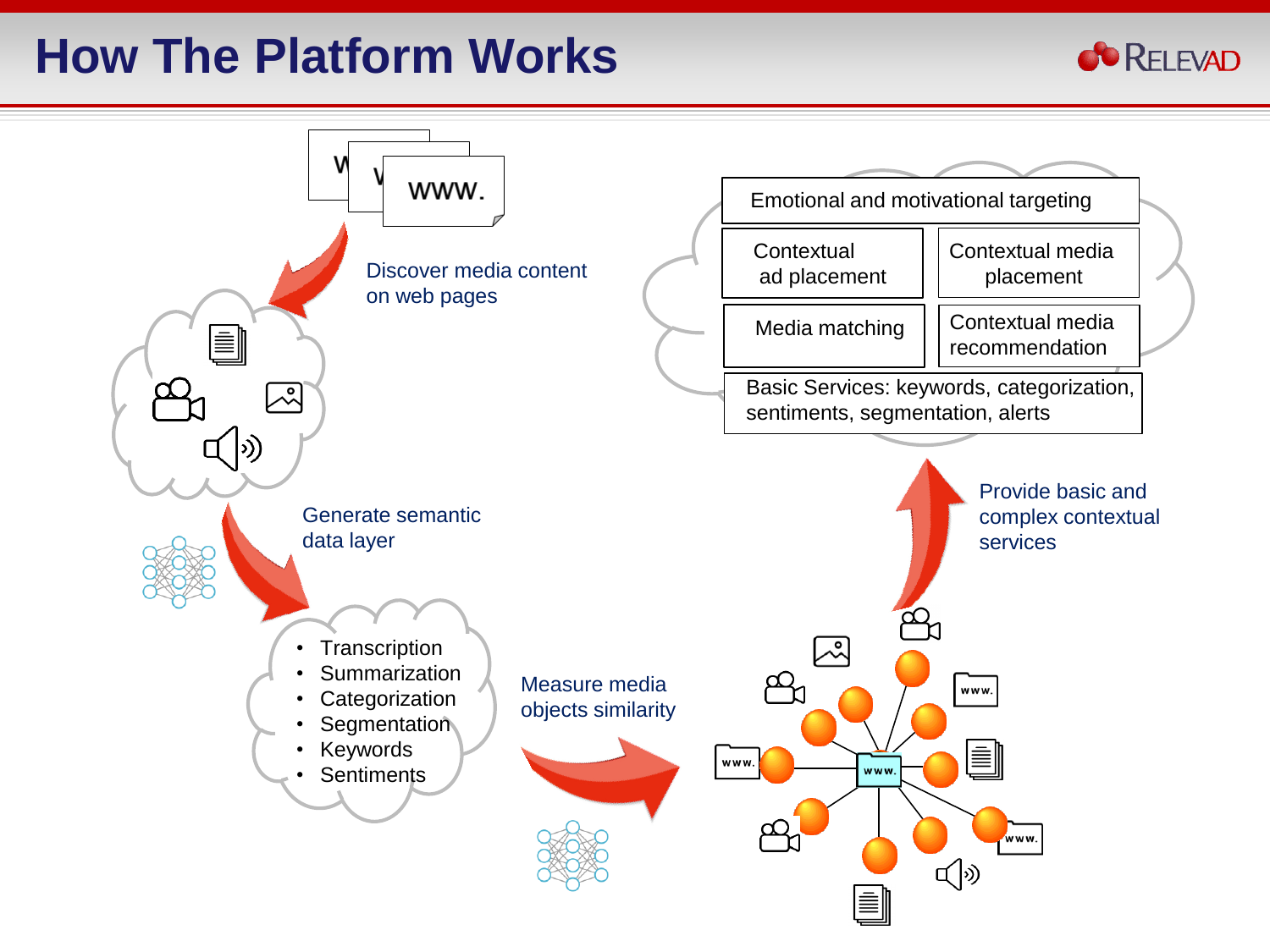

**CO** RELEVAD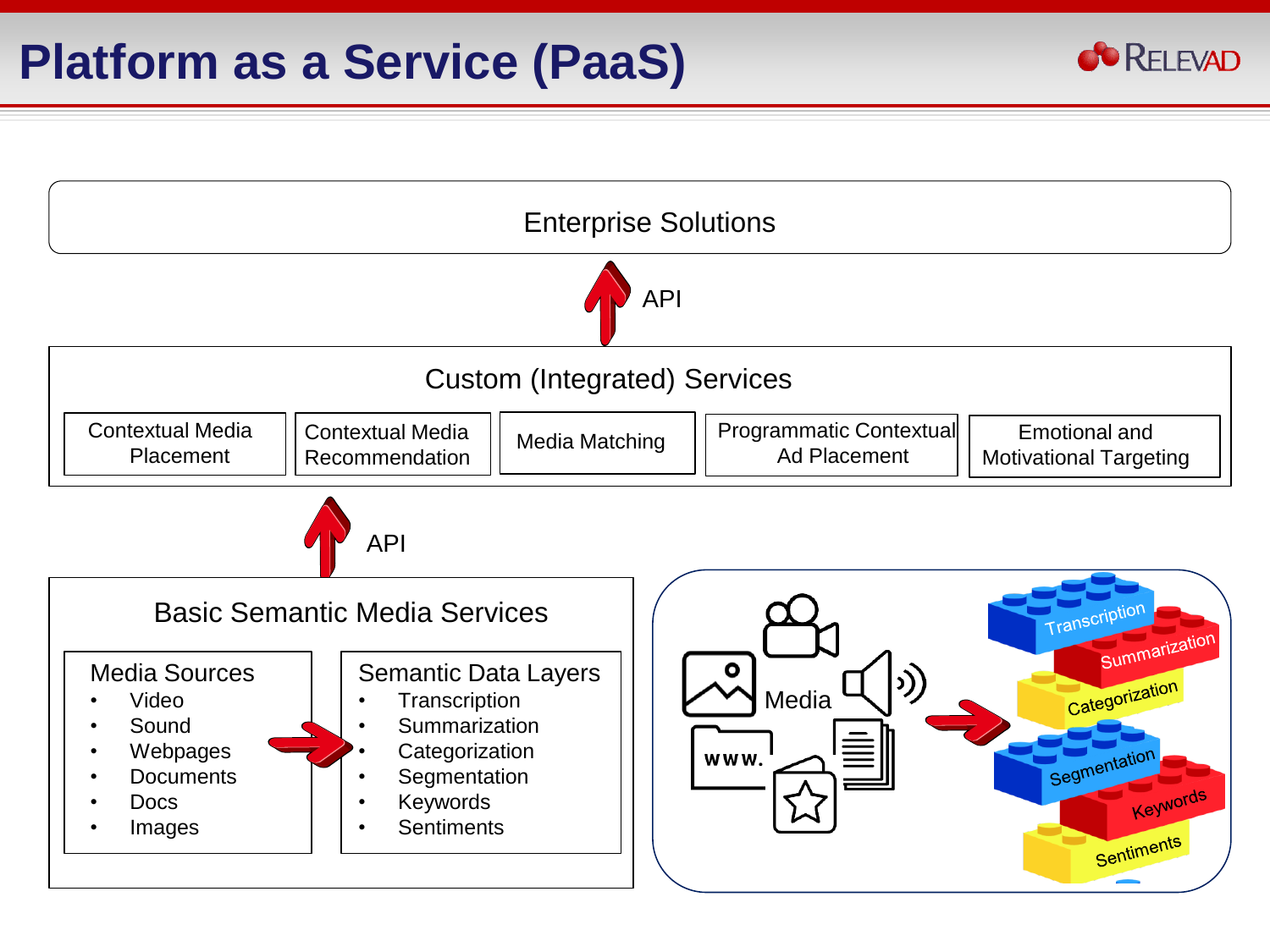#### **Example of Categorization Service - I**



Web page Categorization Service (RWeb-C)

- Service Description: web page categorization
- Operation: real-time, batch mode
- Standard categorization options:
	- <sup>o</sup> DMOZ (open source categorization);
	- $\circ$  IAB;
	- <sup>o</sup> Google categories (Google NLP)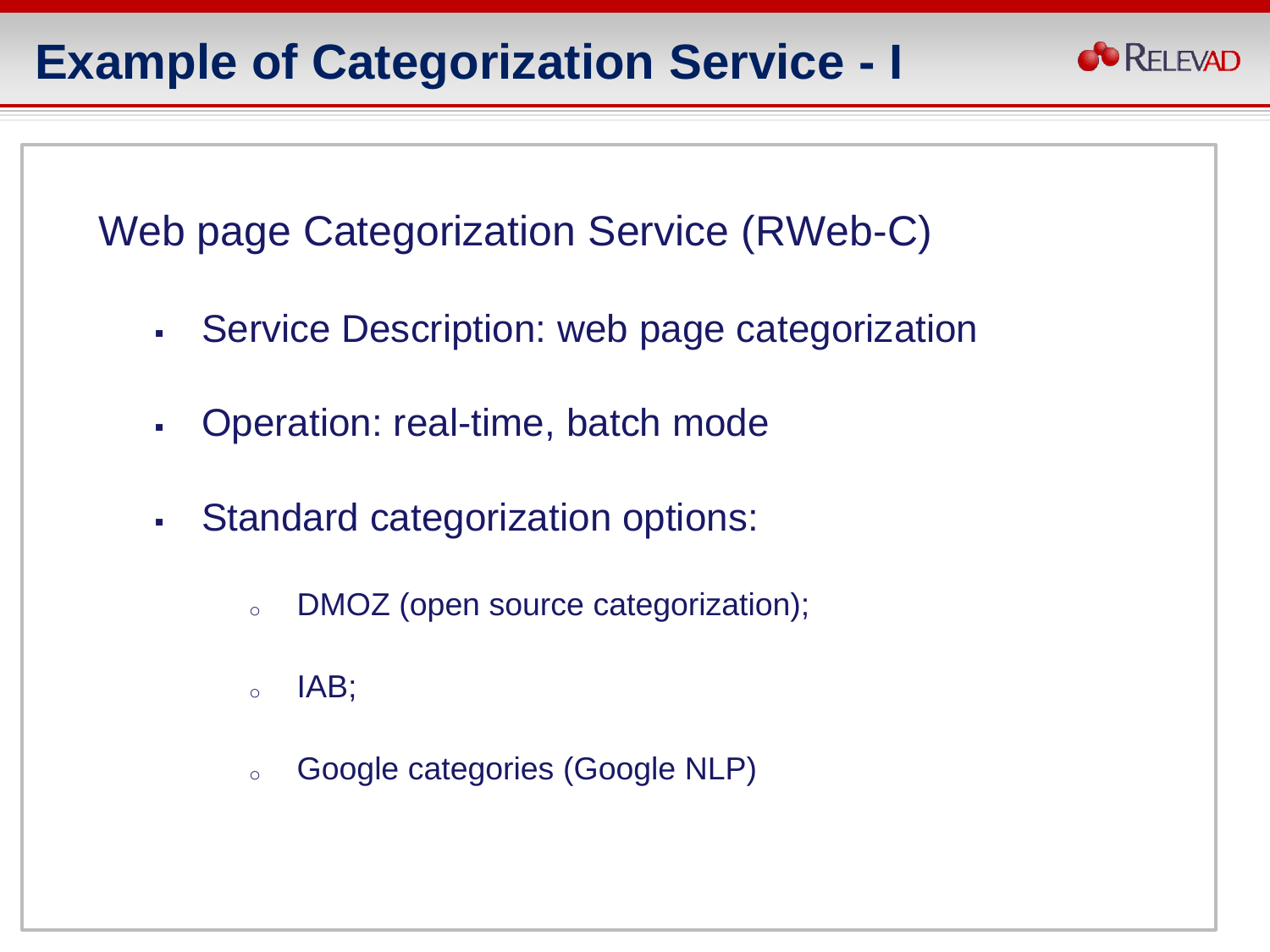#### **Example of Categorization Service - II**



#### Open Directory (DMOZ)

| Shopping/Vehicles/Autos<br>Home/Consumer Information/Automobiles/Purchasing<br><b>Business/Automotive/Retail</b> | 100<br>100<br>100 |
|------------------------------------------------------------------------------------------------------------------|-------------------|
| <b>IAB</b>                                                                                                       |                   |
| Automotive/Auto Buying and Selling                                                                               | 100               |
| Automotive/Auto Insurance                                                                                        | 81.6              |
| <b>Automotive/Auto Type/Certified Pre-Owned Cars</b>                                                             | 26.3              |
| Google                                                                                                           |                   |
| <b>Autos &amp; Vehicles</b>                                                                                      | 100               |
| <b>Autos &amp; Vehicles/Vehicle Shopping</b>                                                                     | 79.4              |
| <b>Autos &amp; Vehicles/Vehicle Shopping/Used Vehicles</b>                                                       | 44.6              |